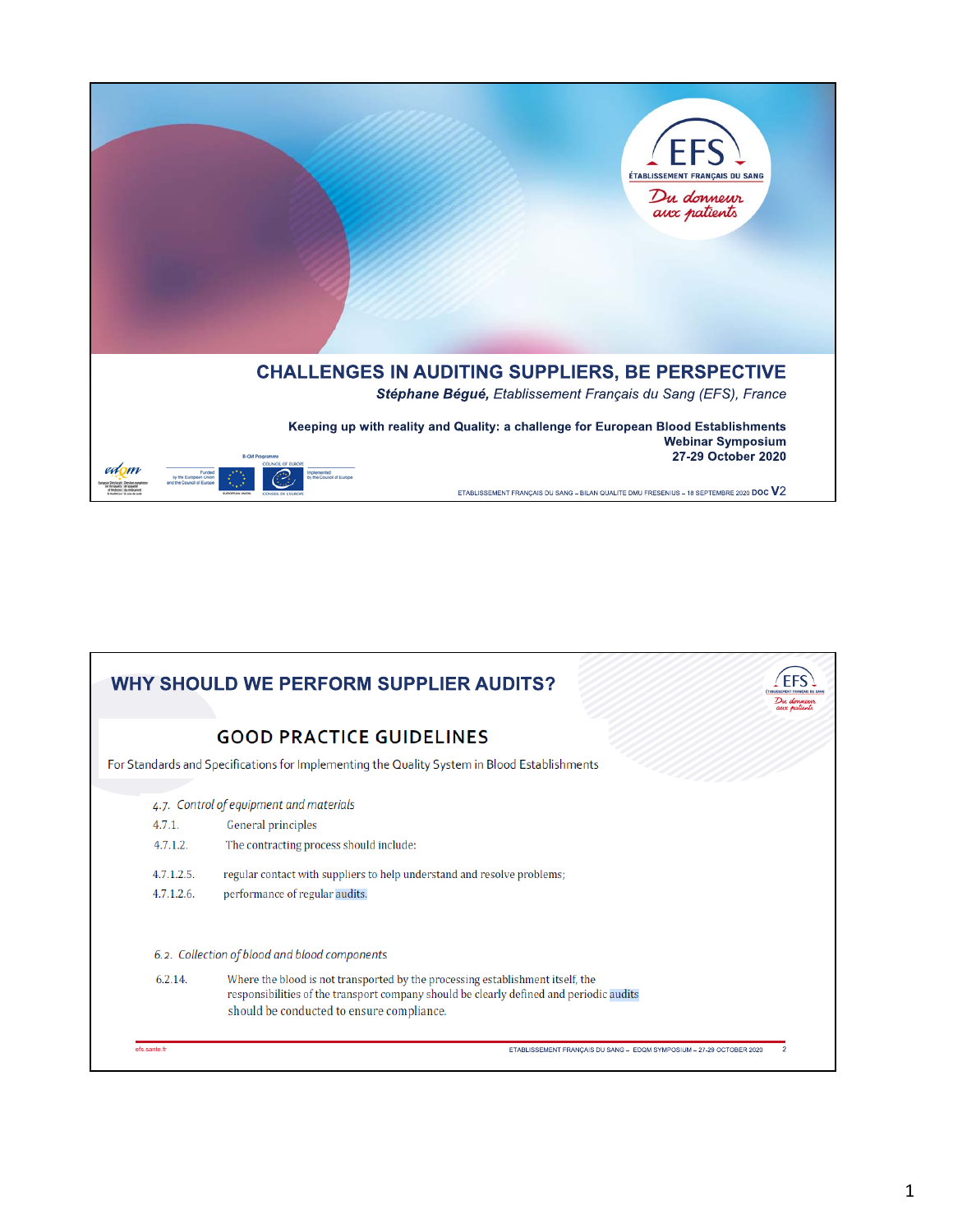

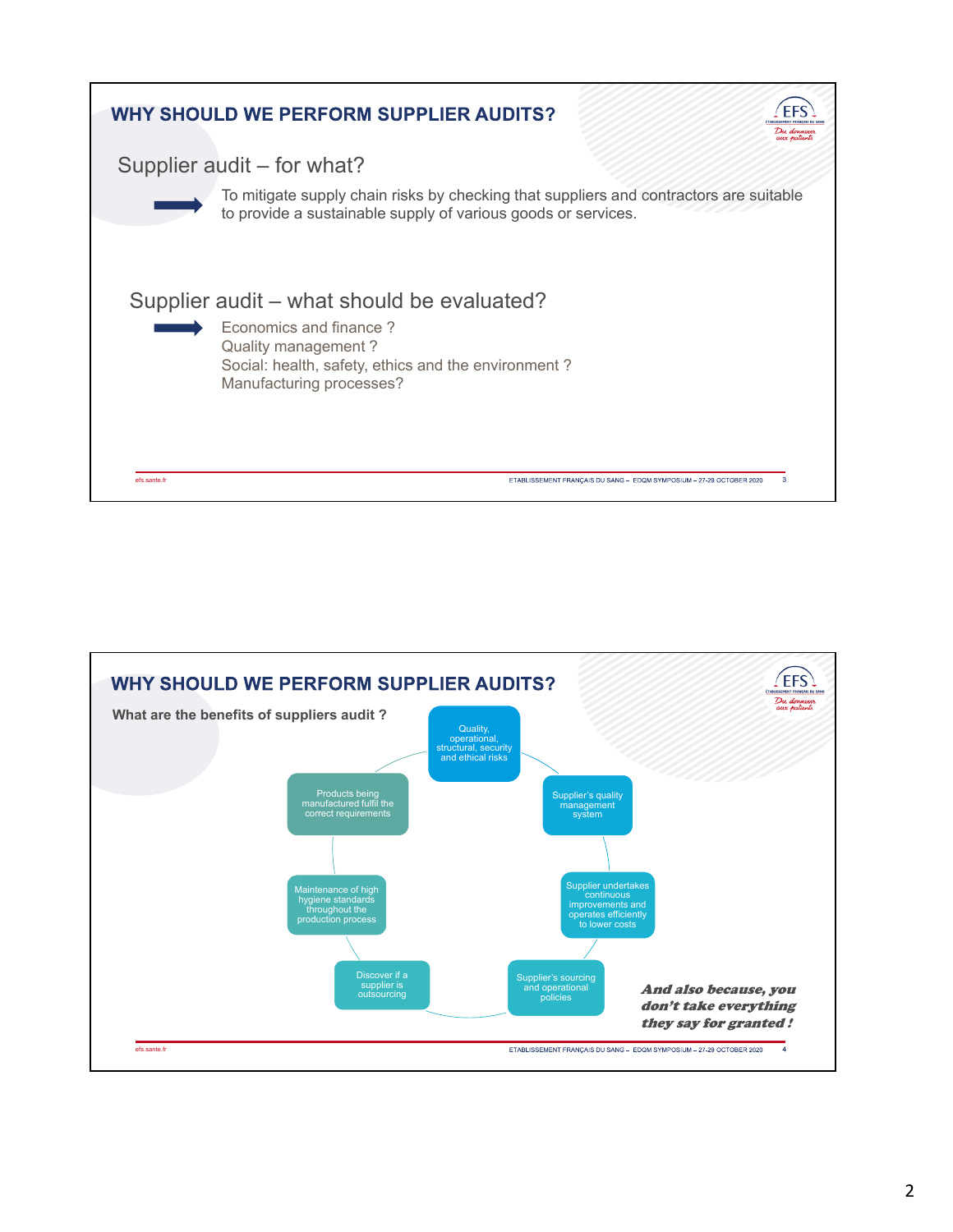

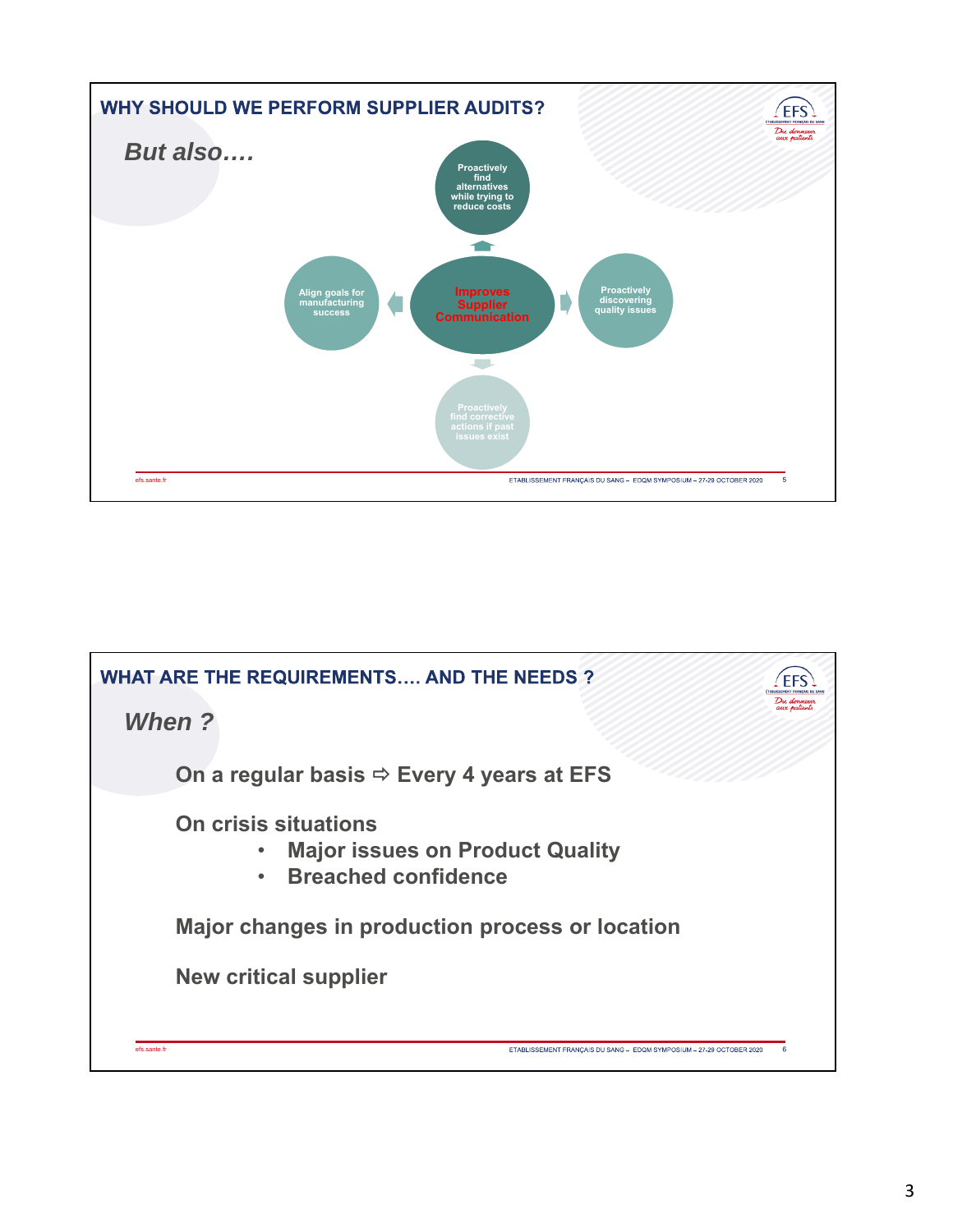

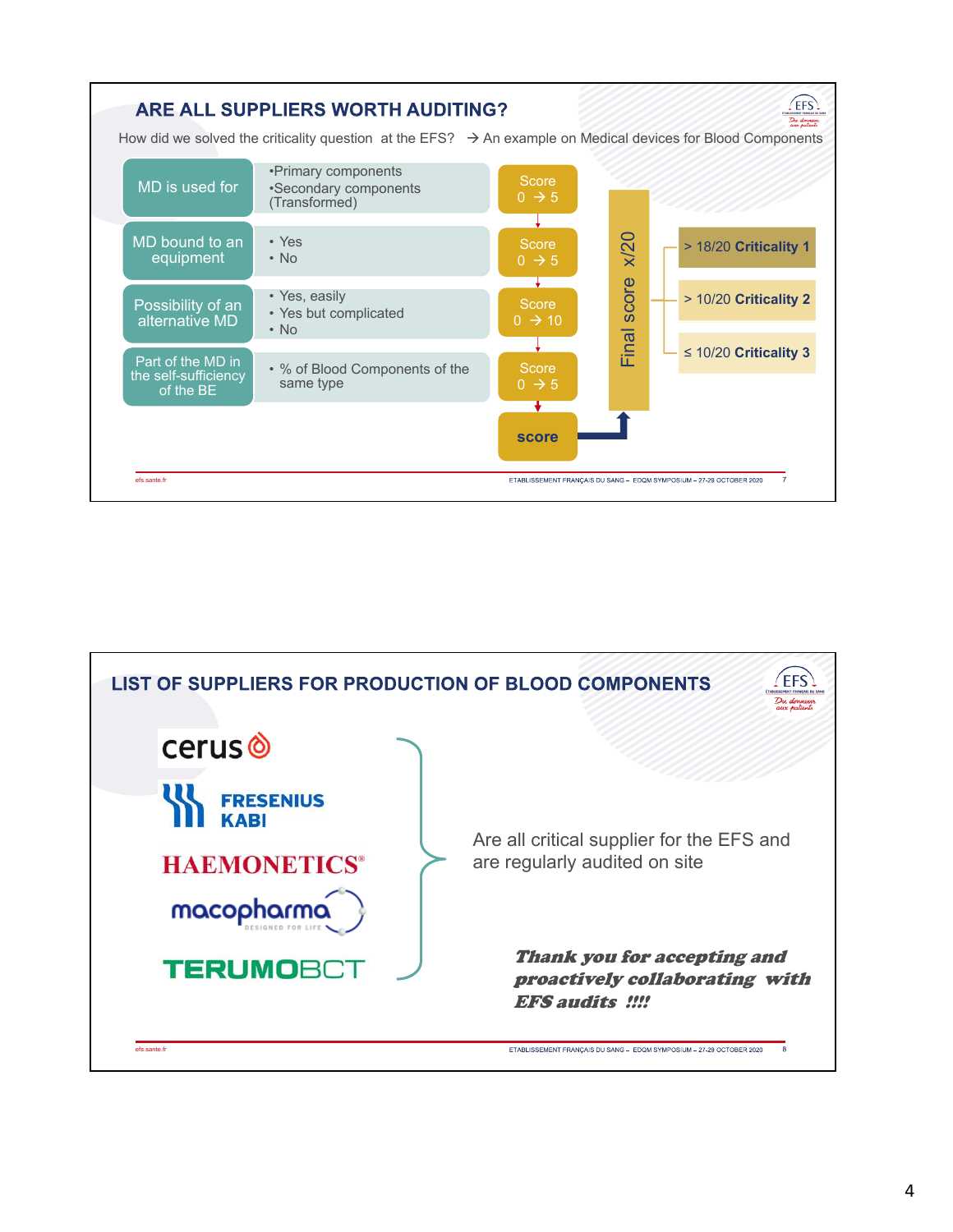

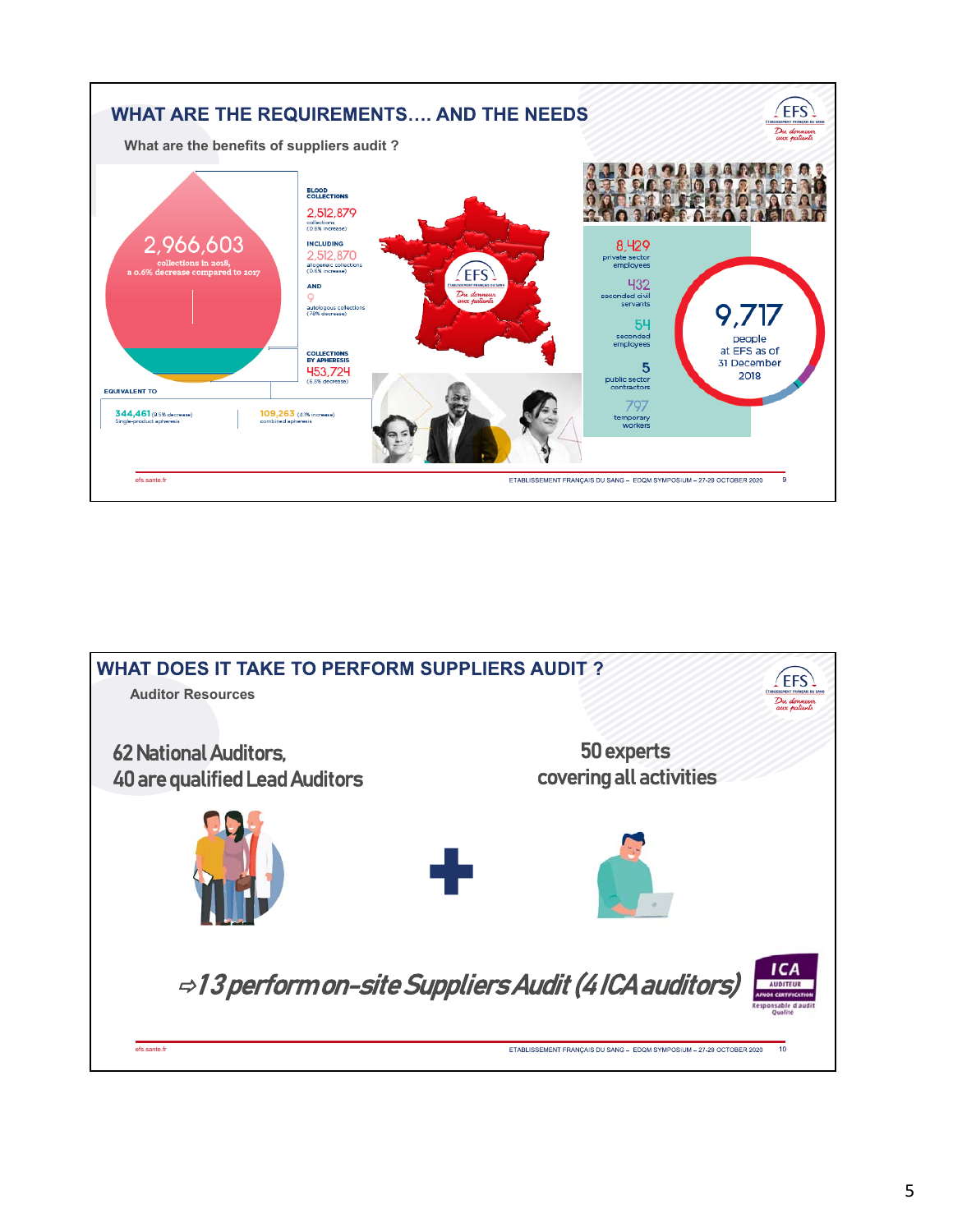| <b>WHAT DOES IT TAKE TO PERFORM SUPPLIERS AUDIT?</b> |                                                                                 |                                                                            |
|------------------------------------------------------|---------------------------------------------------------------------------------|----------------------------------------------------------------------------|
| <b>ORGANISATION</b>                                  |                                                                                 | Du donneur<br>aux patients                                                 |
| <b>Preparation 1 Day</b>                             | <b>Example of a Medical Device for transfusion</b><br>Supplier with 2 PU abroad |                                                                            |
| Site 1                                               | Site 2                                                                          |                                                                            |
| Audit 1,5 Days<br><b>Travel D1</b>                   | Travel D3 Audit 2 Days                                                          | <b>Travel D5</b>                                                           |
|                                                      |                                                                                 | <b>Audit Report 2 Days</b>                                                 |
|                                                      |                                                                                 |                                                                            |
|                                                      | 8 to 10 days on full commitment on the audit for 2 auditors                     |                                                                            |
| efs.sante.fr                                         |                                                                                 | 11<br>ETABLISSEMENT FRANCAIS DU SANG - EDQM SYMPOSIUM - 27-29 OCTOBER 2020 |

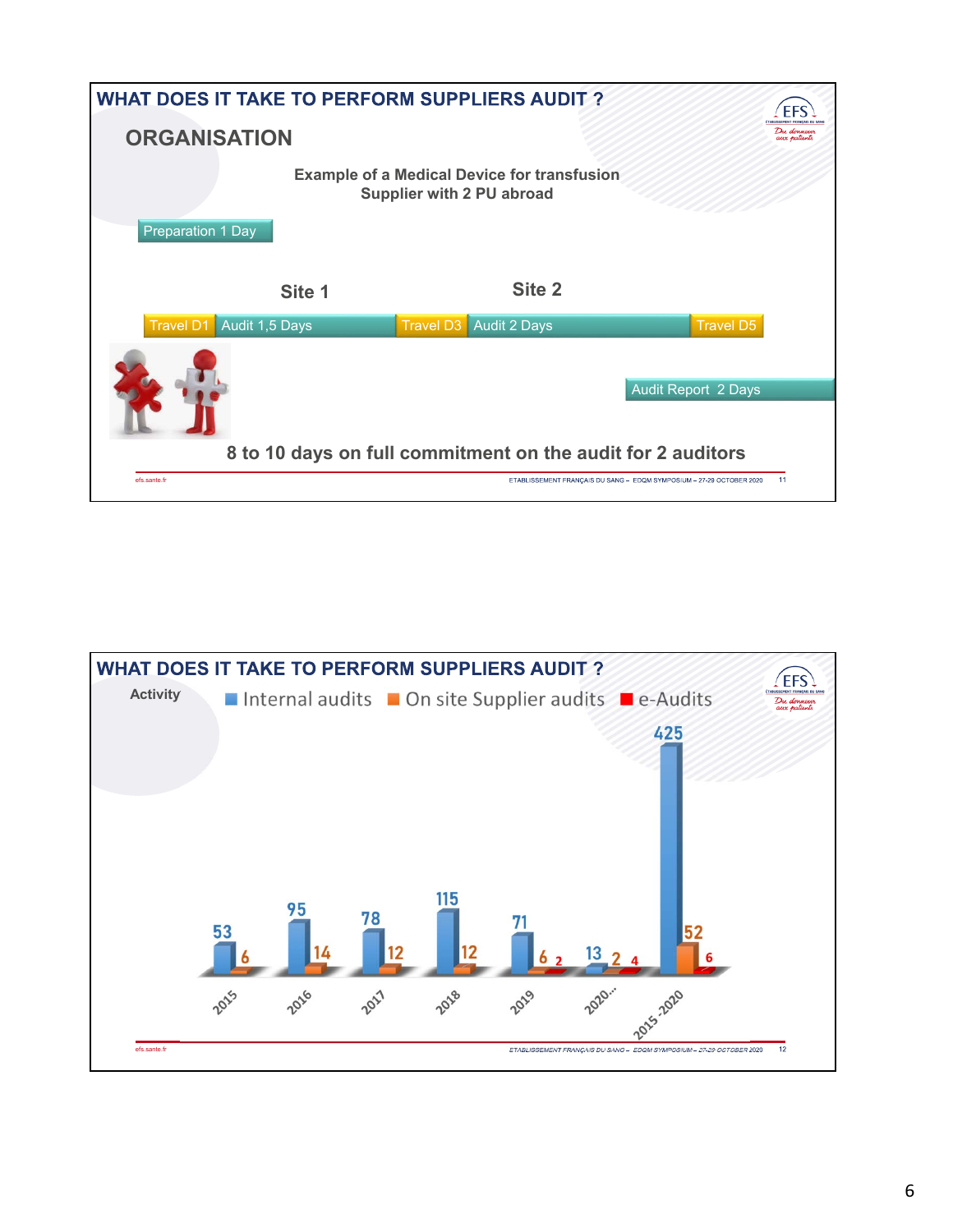| 2015<br>2016                                                                                                                                                                                                                                                                                                                                                                                                                                                | 2017                                                                                                                                                                                                                                                                      | 2018                                                                                                                                                                                                                                                                     | 2019                                                                                                                                                                   | 2020 (non finalisé)                                                                                      |
|-------------------------------------------------------------------------------------------------------------------------------------------------------------------------------------------------------------------------------------------------------------------------------------------------------------------------------------------------------------------------------------------------------------------------------------------------------------|---------------------------------------------------------------------------------------------------------------------------------------------------------------------------------------------------------------------------------------------------------------------------|--------------------------------------------------------------------------------------------------------------------------------------------------------------------------------------------------------------------------------------------------------------------------|------------------------------------------------------------------------------------------------------------------------------------------------------------------------|----------------------------------------------------------------------------------------------------------|
| <b>BIOTRANS</b><br><b>CERBA</b><br>$\bullet$<br><b>FLANDRE</b><br><b>FRESENIUS</b><br><b>ATELIER</b><br>(x2)<br><b>TEXCELL</b><br><b>ACTEMIUM</b><br>$\bullet$<br>$\bullet$<br>SGS<br><b>CERUS</b><br>٠<br>LifeSciences<br><b>MACOPHARMA</b><br><b>ACM Pharma</b><br><b>INGEN</b><br>$\bullet$<br><b>TERUMO</b><br><b>HAEMONETICS</b><br>$\bullet$<br>$\bullet$<br>(x2)<br><b>TERUMO</b><br>٠<br><b>CORNING</b><br><b>HYCLONE / GE</b><br><b>BIOMERIEUX</b> | <b>TERUMO</b><br><b>MERCK</b><br><b>MILLIPORE</b><br><b>CRYODIFFUSION</b><br><b>BECKMAN</b><br><b>COULTER</b><br><b>BIORAD</b><br><b>HAEMONETICS</b><br><b>CORNING</b><br><b>FRESENIUS</b><br>VIAL (X2)<br><b>WAK CHEMIE</b><br><b>ARISTA</b><br>٠<br><b>TSE/BIOTRANS</b> | <b>HAEMONETICS</b><br>$\bullet$<br><b>SETCARGO</b><br><b>TLS</b><br><b>ETIQUETTE</b><br>· EUROBIO<br><b>EUROSKIN</b><br><b>AIR LIQUIDE</b><br>SANTÉ<br><b>FRESENIUS</b><br>$\bullet$<br><b>BIORAD</b><br><b>DIAGAST</b><br><b>BACTUP</b><br><b>TECAN</b><br><b>CERUS</b> | <b>GRIFOLS</b><br>SGS<br><b>VITROLOGY</b><br><b>TAKARA</b><br>$\bullet$<br><b>GEOPARTS</b><br>٠<br><b>MPS</b><br><b>WESTROCK</b><br><b>HANDIPRINT</b><br><b>BIOLUZ</b> | <b>NITTA GELATIN</b><br>$\bullet$<br>SNDI(X2)<br><b>MACOPHARMA</b><br>$\bullet$<br>LBM (X2)<br>$\bullet$ |

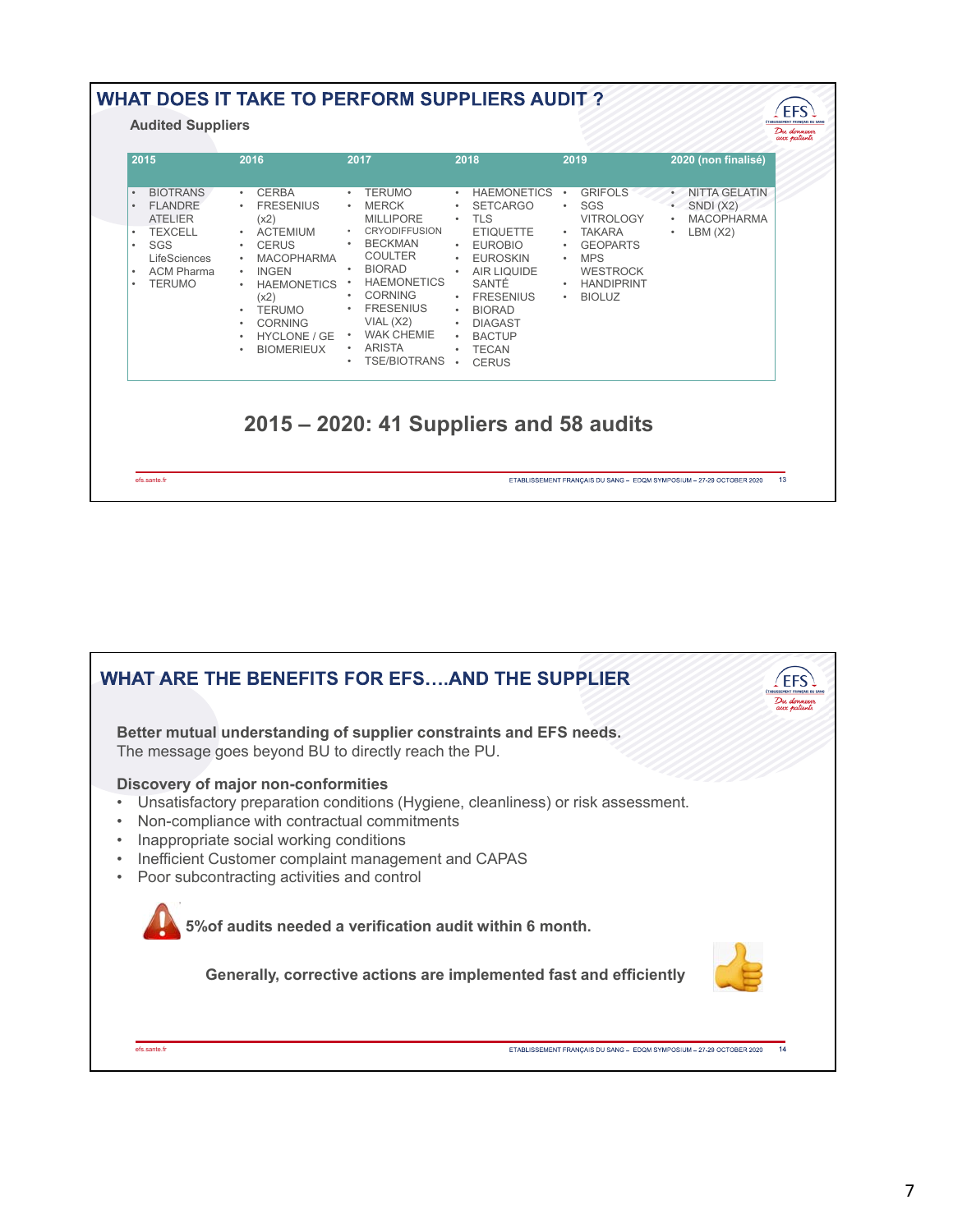|                                                                                                                                      | <b>Regulation</b><br>and efficiency | <b>HR</b> and financial<br><b>resources</b> | <b>Supplier</b><br>perspective |
|--------------------------------------------------------------------------------------------------------------------------------------|-------------------------------------|---------------------------------------------|--------------------------------|
| Subcontracting                                                                                                                       |                                     |                                             |                                |
| e-audits                                                                                                                             | ភ                                   |                                             | 7                              |
| Call for retired auditors (-> ex. EFS)                                                                                               |                                     |                                             |                                |
| Share reports $-$ field to be defined.                                                                                               |                                     |                                             |                                |
| <b>Joint audits</b><br>Between BE of the same country or<br>International through a cooperation, within a<br>organisation (i.e. EBA) |                                     |                                             |                                |

## SO HOW DO WE SOLVE THE EQUATION FOR SMALL AND MEDIUM SIZE BE **How could we manage to Join our audit potential ? Attention points considering Joint audits** • **Don't focus only on the quality system** • **Send experts !** • **Preparation is central as each country participating must see it's requirements taken into account** • **Merge tenders could be solution… but also a weakness point considering business continuity and supplier ecosystem.** • **Would joint audits be accepted by Competent authorities?**efs.sante.fr ETABLISSEMENT FRANÇAIS DU SANG - EDQM SYMPOSIUM - 27-29 OCTOBER 2020 16